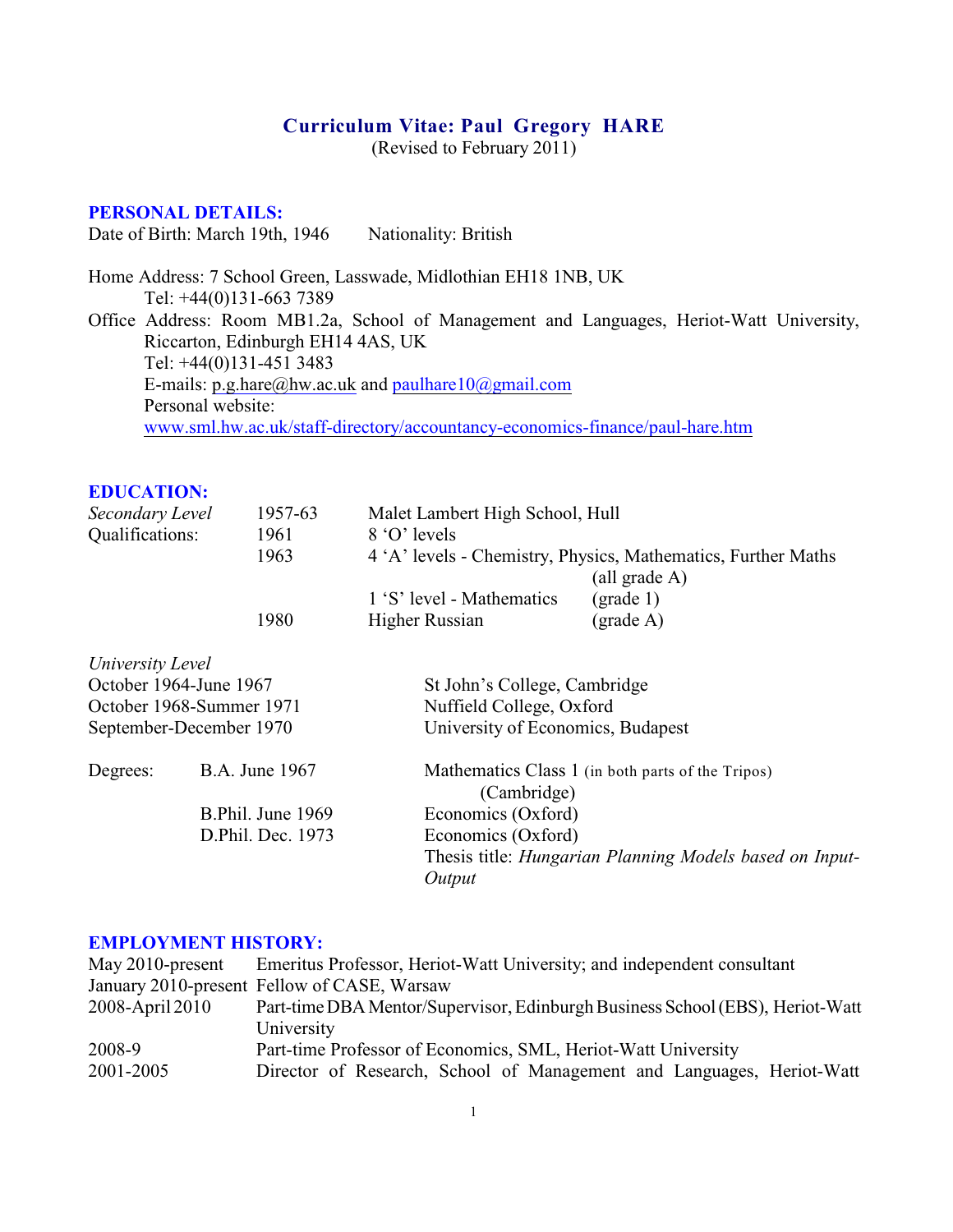|           | University                                                                       |  |
|-----------|----------------------------------------------------------------------------------|--|
| 1997-1999 | Head of School of Management, Heriot-Watt University                             |  |
| 1991-97   | Director, Centre for Economic Reform and Transformation (CERT), Heriot-Watt      |  |
|           | University                                                                       |  |
| 1990-97   | Part-time Senior Researcher at LSE (Centre for Economic Performance).            |  |
| 1985-90   | Professor and Head of Economics Department, Heriot-Watt University               |  |
| 1987-89   | Director, Technological Change Research Unit, Heriot-Watt University             |  |
| 1985-2007 | Professor of Economics, Heriot-Watt University (full time)                       |  |
| 1983-1990 | Honorary Fellow of the Institute of Soviet and East European Studies, University |  |
|           | of Glasgow                                                                       |  |
| 1972-85   | Lecturer, Senior Lecturer and Reader in Economics, University of Stirling        |  |
| 1971-72   | Temporary Lecturer in Economics, Centre for Russian and East European Studies,   |  |
|           | University of Birmingham                                                         |  |
| 1967-68   | Technical Officer, Central Investigation Department, Heavy Organic Chemicals     |  |
|           | Division of ICI, Billingham, Tees-side.                                          |  |

## **TEACHING:**

This has been very diverse over the years, ranging through all levels of undergraduate study through to various MSc-level courses and some MBA teaching. Although my principal interests are in microeconomics, some of my recent teaching has been in macroeconomics, including courses in finance. I have both contributed to many courses, and acted as module and course co-ordinator on many occasions. This has included developing new modules and substantially updating and revising established ones.

During 2010, my only remaining teaching involved the supervision of undergraduate dissertations in SML, the final stages of supervising one SML PhD student, and the supervision of some DBA research for EBS. This is all now successfully completed, and from January 2011 I have no formal teaching duties, only a supporting role in supervising one more PhD student.

## **PhDs examined or supervised**

The list below excludes some PhDs supervised successfully for Stirling University before 1985, and the examination of several PhDs (at least 15) for a wide range of universities, before 1997. The list also excludes the internal examination of Heriot-Watt PhDs, and of one Heriot-Watt DBA thesis.

### *Supervised to successful award of the PhD degree (or other degree as noted*)

Yevgeniya Shevtsova, *Studies of Technical Change*, Heriot-Watt University, 2010

- Petter Tømmerberg (DBA), *Risk management models in two Norwegian institutions*, Edinburgh Business School, 2010
- Alexander Naumov, *An Analysis of Kazakhstan and Its Energy Sector Using SAM and CGE Modeling*, Heriot-Watt University, 2009
- Igor Eremenko, *Ukraine's Accession to the WTO using Computable General Equilibrium Analysis*, Heriot-Watt University, 2008
- David Ireland (M.Phil), *Support Technology Prototype for E-learning in a Second Language*, Heriot-Watt University, 2008
- Alina Potter, *The reorientation of Romania's foreign trade towards the European Union after 1989*,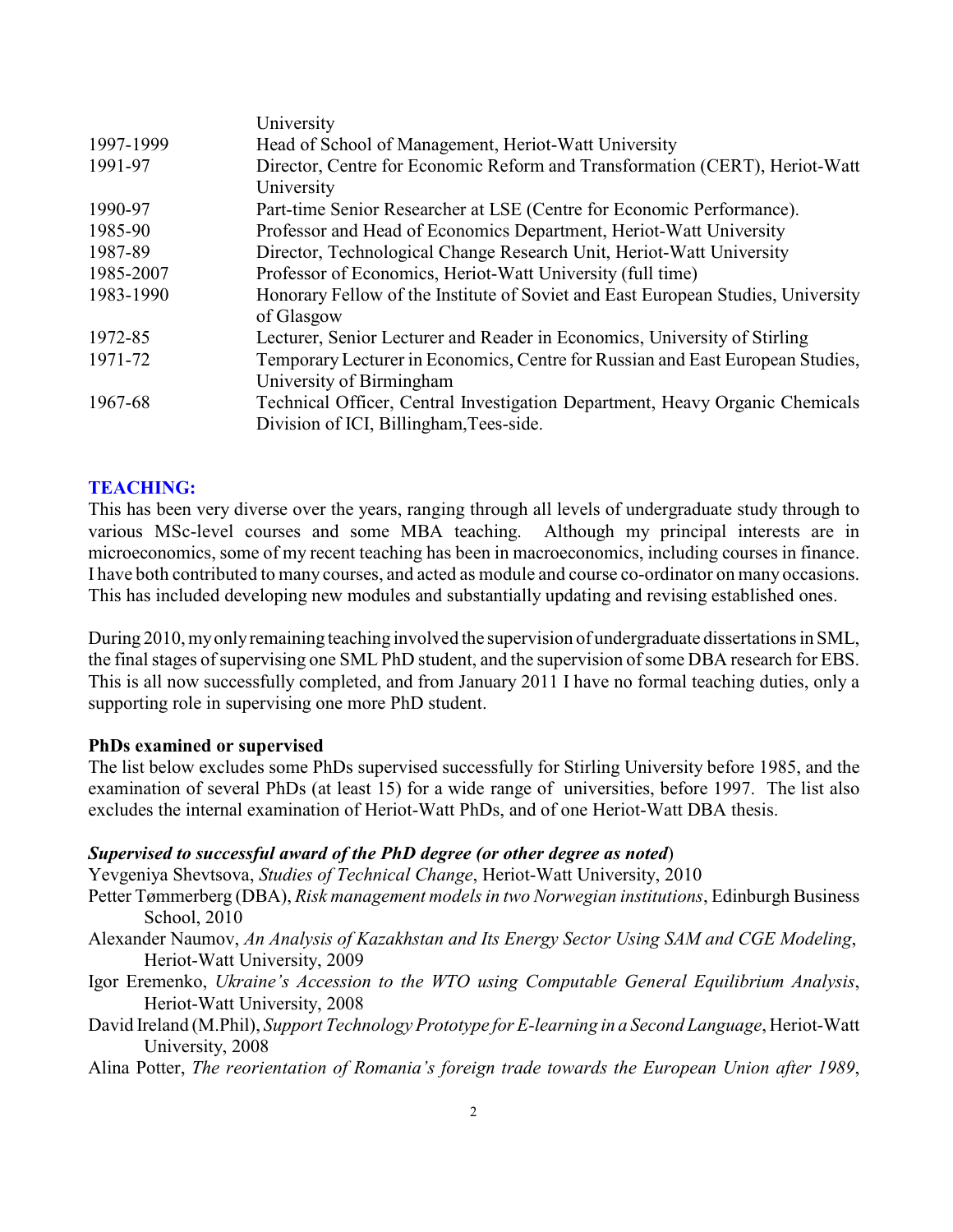Heriot-Watt University 2004

- Andrew Clark, *Higher Education Reforms in the Russian Federation: Institutional and Labour Market Responses*, Heriot-Watt University, 2001
- Romano Dyerson, *Technical Change Implications for Economic Organisation in the CAD/CAM Sector - A Suggested Transaction Cost Approach*, Heriot-Watt University, 1999
- Alan Bevan, *Computable general equilibrium modelling of the Hungarian economy during transition*, Heriot-Watt University, 1998
- Jennifer Steedman, *An Economic Analysis of Air Pollution Control in Transition Economies*, Heriot-Watt University, 1998
- Jihe Song, *Some Aspects of Enterprise Restructuring in Transitional Economies*, Heriot-Watt University, 1998

#### *Externally Examined*

- Evghenia Sleptsova, *Exports from Ukraine to the European Union: Macro-, Micro- and Political Economy Determinants*, CREES, University of Birmingham, 2011
- Michelle Gilmartin, *Evaluating the Economy-Wide Impact of Demand and Supply Disturbances in the UK: A Computable General Equilibrium Analysis of Current Regional and National Policy Concerns*, Economics Department, Strathclyde University, 2010
- Haibo Zhang, *An Analysis of the Chinese College Admission System*, School of Economics, University of Edinburgh, 2009
- Birgit Brauer, *Foreign Direct Investment in Oil Industries in CIS Countries A Comparison of Policies and Outcomes in Azerbaijan, Kazakhstan and Russia*, CREES, University of Birmingham, 2008
- Juha Väätänen, *Russian Enterprise Restructuring The Effect of Privatisation and Market Liberalisation on the Performance of Large Enterprises*, Lappeenranta University of Technology, Finland, 2008
- Arsen Tleppaev, *Modelling Economic Growth in Resource-Rich Countries, using the Example of Kazakhstan* (in Russian), Al-Farabi National University of Kazakhstan, Almaty, Kazakhstan, 2008
- V. G. Fitzsimons**,** *The Impact of Economic Institutions on Macroeconomic Performance*, Leeds University Business School, 2006
- Lina Takla, *Privatisation Enterprise Restructuring in Transitional Economies: An Empirical Examination of the Visegrad Countries: 1990-1993*, London Business School, 2004
- Maryla Maliszewska, *Four Essays on International Trade and Location of Production in Transition Countries*, Sussex European Institute, 2004
- Alexandru Chirmiciu, *Reforms, Institutions, Competition and Economic Performance in Transition Economies*, University of Cambridge, 2003
- Adam Rosevear, *Enterprise Restructuring and Ownership: The Case of Ukraine*, London Business School, 2000
- Enese Esther Lieb-Dóczy**,** *Transition to survival: Enterprise restructuring in twenty East German and Hungarian companies*, University of Warwick, 2000
- Philip Eburne, *Privatization, Property Rights and Technical Efficiency in Eastern Europe*, University of Leicester, 2000
- Douglas James Sutherland, *Regional Economic Structure and the Process of Economic Transformation in the Russian Federation*, CREES, University of Birmingham, 1997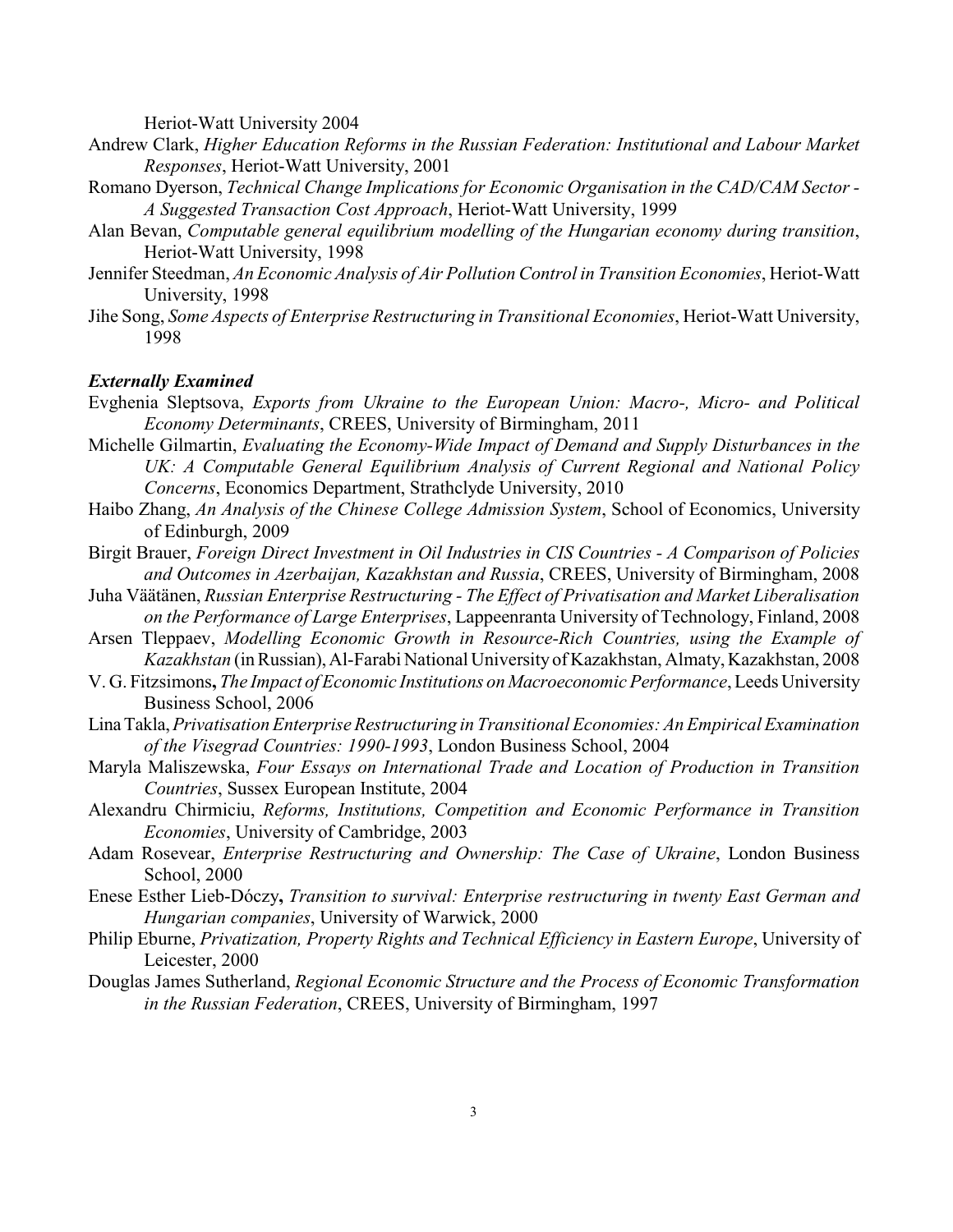### **EXTERNAL INTERESTS AND ACTIVITIES:**

- 1. Fellow of the Royal Society for Arts, Manufactures and Commerce (1993 to 2010)
- 2. Chairman, Craigmount High School Board (1997-99)
- 3. Member, Lothian Region Children's Panel (1981-89).
- 4. Chairman, West Lothian Economic Development Council (1986-1990)
- 5. President, Scottish Economic Society (1996-99)
- 6. Review Editor, Scottish Economic Society (1987-91).
- 7. Editor, Economics of Transition (1992-2000) (Book Review Editor, 2000-2003)
- 8. Editorial Board, Journal of Common Market Studies (1992-1997)
- 9. Editorial Board, Journal of Comparative Economics (1994-97)
- 10.Council Director, Council on Central and Eastern Europe, Conference Board (1997-99)

## **OTHER RELEVANT SKILLS:**

*Knowledge of languages*: Hungarian (reading and speaking), French (reading and speaking), Russian (reading, limited speaking), limited German, some Latin.

*Computing experience*: Fortran and other scientific programming languages; standard spreadsheet, word processing and database applications; statistical/econometric packages, e.g. SPSS, STATA; modelling packages such as MATLAB, SOLVER and GAMS.

#### **RESEARCH:**

#### *Current and Recent Activity*

- During the period 2007-2009 I wrote a book based on my extensive experiences in the transition and former communist economies since 1968. The book is a mix of travel tale, political and economic history, and economics. The title is: *Vodka and Pickled Cabbage: Eastern European Travels of a Professional Economist*. The book was published in February 2010 (see publications, below).
- Institutions and development; partner in 5 year Institutions and Pro-Poor Growth (IPPG) research programme led by the University of Manchester, with University of Greenwich and other UK and international partners, funded by DFID (£2.4 million, from Sept 2005, running for five years); see the Programme website, [www.ippg.org.uk](http://www.ippg.org.uk). Within this programme, holder of recent research grant based at Heriot-Watt to study investment selection in developing countries (2008-9). Papers from this project were written up in 2010.
- Incentive issues in UK Higher Education, to do with the Research Assessment Exercise and its successor, and with incentives for individual academics.
- 2008-9, work for UNDP Macedonia on policy advice to support Macedonia's bid for EU Accession. This was completed and published in July 2009.
- 2010-11, EU-funded consultancy project to develop a macroeconomic framework for St Kitts and Nevis, in the Eastern Caribbean. Completed January 2011, including paper for IMF sponsored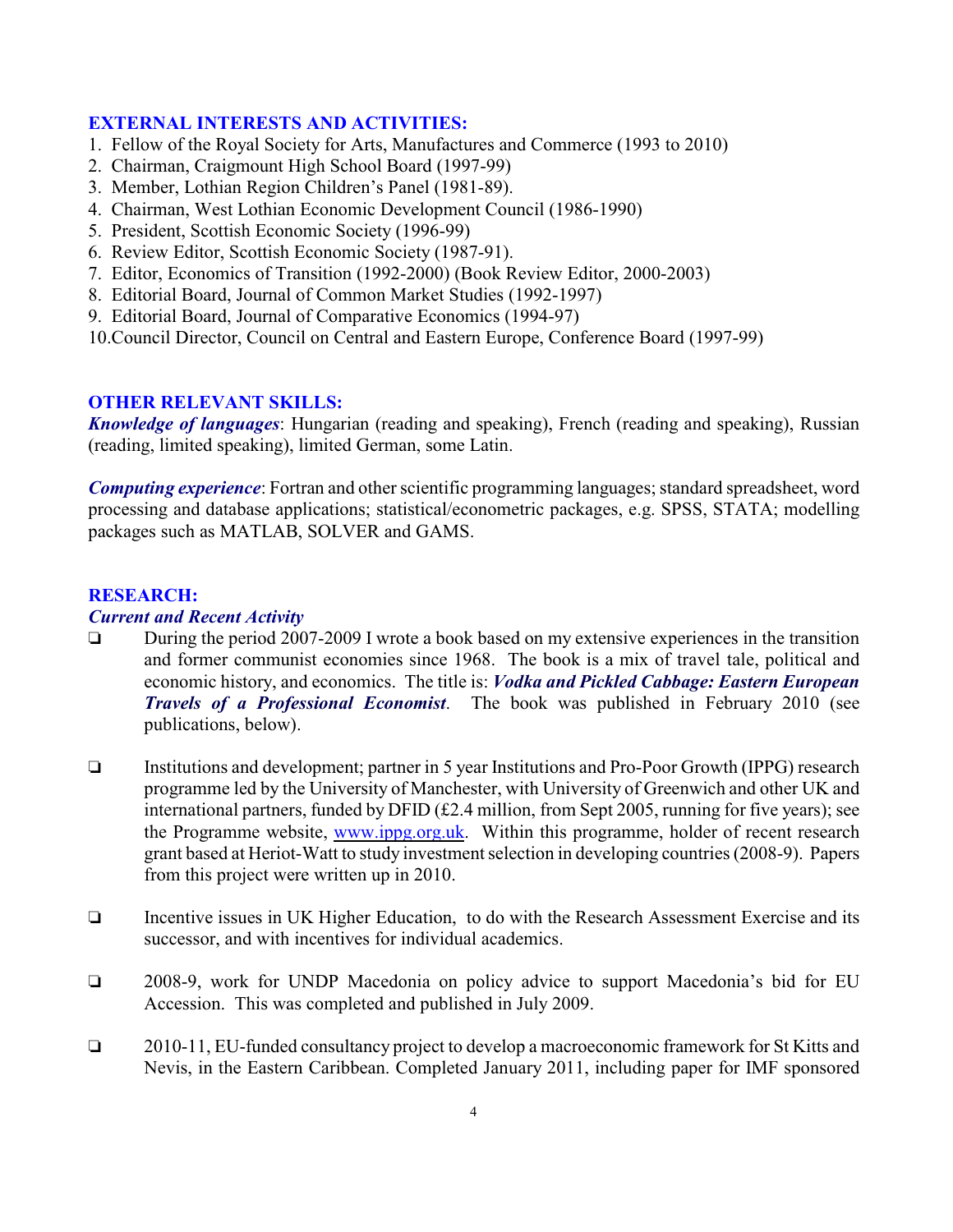conference in Barbados.

Most of my research has been on Eastern Europe and concerns issues connected with the process of transition towards the market, with particular emphasis on microeconomic issues like privatisation, structural change, investment and industrial policy. Much of this research has attracted funding from a wide variety of sources, and almost all has given rise to good publications and reports.

Recently, my research has widened to take in developing countries, drawing on some of the lessons about economic institutions gained from research on the economies in transition.

A third theme in my research is the economics of higher education.

### **Research Funding**

Numerous research grants and consultancy propects, supported by a diverse mix of funding from ESRC, UK government departments, and international institutions (UN, World Bank, IMF, EBRD, OECD, EU, etc.) amounting to well over £1.5 million.

#### *PRINCIPAL RECENT PUBLICATIONS***:**

(Excluding numerous Discussion Papers, book reviews and a variety of other notes, memoranda and conference papers not subsequently published. Items published before the year 2000 are also omitted these include papers in *Economic Journal*, *Oxford Review of Economic Policy*, *Journal of Political Economy*, *Soviet Studies*, and elsewhere)

#### (a) **Books and Contributions to Books**

- 44. "Shortage and the soft budget constraint", ch.11 in *Planning, Shortage and Transformation*, edited by Eric Maskin and András Simonovits, Cambridge, Mass: MIT Press, 2000
- 45. Contributions to 4 chapters in: *Romania Rural Finance in Transition Economies*, edited by Franz Heidhues and Gertrud Schrieder, Frankfurt am Main: Peter Lang, 2000
- 46. "An institutional framework to support private business development in transition economies", invited lecture at First ASECU Conference, published in *Proceedings: Recent Economic Developments and Problems in the Transition Economies*, Thessaloniki: University of Macedonia, 2001
- 47. "Why the WTO matters for Russia", chapter 6 (pp61-83) in *Russia and the WTO*, London: Centre for European Reform, 2002
- 48. "Privatization in Russia", chapter 17 (pp347-374) in David Parker and David Saal (eds), *International Handbook on Privatization*, Cheltenham: Edward Elgar, 2003
- 49. "Setting the Stage for Stability and Progress in Southeast Europe", chapter1 (pp7-37) in Ingrid Matthäus-Maier and J. D. von Pischke (eds), *EU Accession - Financial Sector Opportunities and Challenges for Southeast Europe*, Berlin: KfW and Springer, 2005
- 50. "National Economic Planning", contribution (pp.409-414) to David Clark (ed), *The Elgar Companion to Development Studies*, Cheltenham, Glos.: Edward Elgar, 2006
- 51. *Vodka and Pickled Cabbage: Eastern European Travels of a Professional Economist*, London: Athena Press, 2010